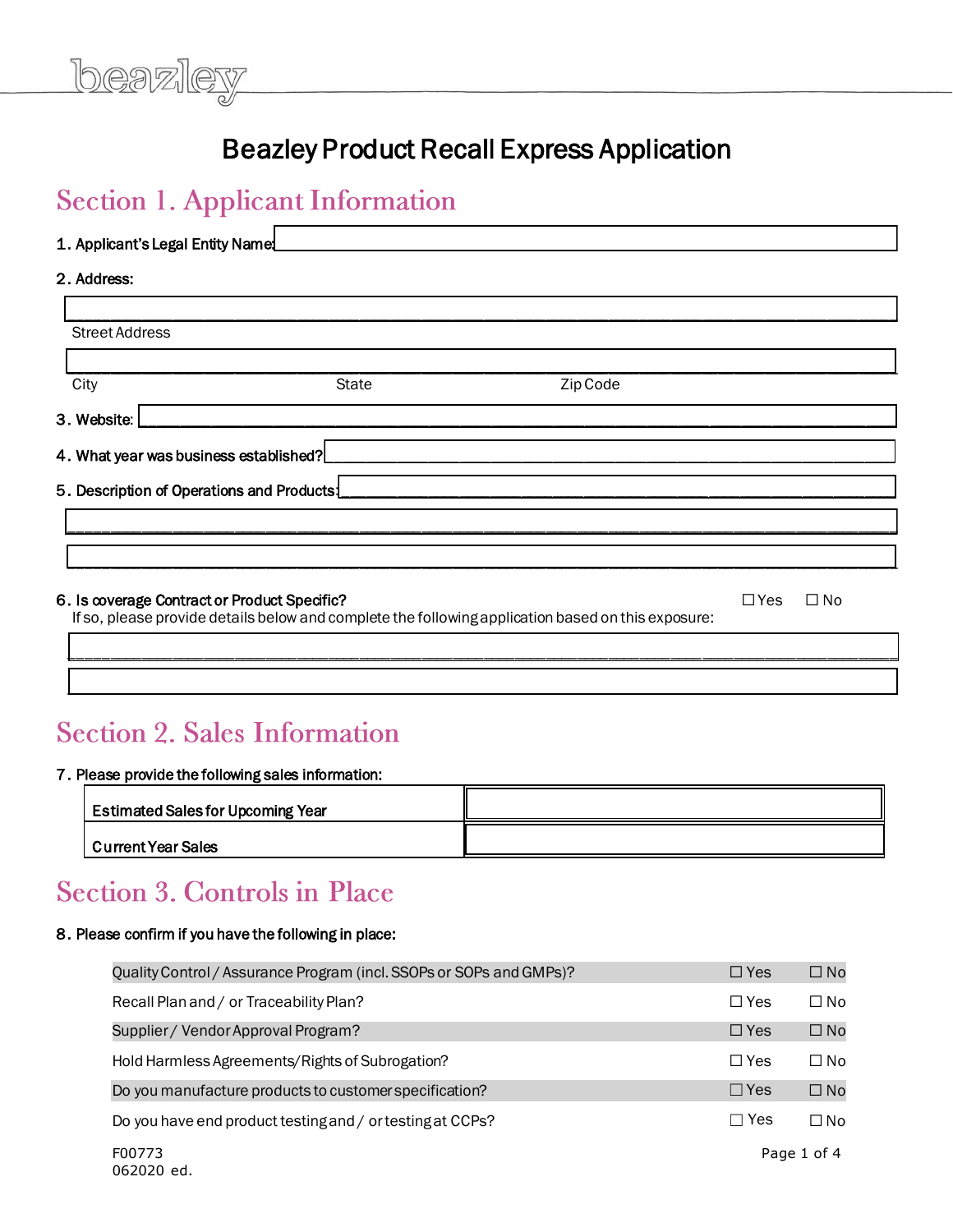## **Section 4. Loss Information**

- 9. In the last 5 years have you withdrawn or recalled any products, had any product adulteration incidents, had an incident where your product has been found to have a product or manufacturing defect, or have you been responsible for such costs incurred by any third party arising out of such events regardless of any subrogation?  $□$  Yes  $□$  No (If yes, please provide root cause, total costs, and corrective actions taken)
- 10. Does the company, its directors and officers have any knowledge of any current situation, fact or circumstances which might lead to a claim under this policy?  $\Box$  Yes  $\Box$  No

### **Section 5. Insured Contact Information**

| 11. Main Contact's Name:                                 |                |
|----------------------------------------------------------|----------------|
| Email:                                                   | Phone Number:  |
| 12. Quality Control / Safety Manager's Contact's Name: [ |                |
| Email:                                                   | ∫Phone Number: |

### **SIGNATURE SECTION**

THE UNDERSIGNED IS AUTHORIZED BY THE APPLICANT TO SIGN THIS APPLICATION ON THE APPLICANT'S BEHALF AND DECLARES THAT THE STATEMENTS CONTAINED IN THE INFORMATION AND MATERIALS PROVIDED TO THE INSURER IN CONJUNCTION WITH THIS APPLICATION AND THE UNDEWRITING OF THIS INSURANCE ARE TRUE, ACCURATE AND NOT MISLEADING. SIGNING OF THIS APPLICATION DOES NOT BIND THE APPLICANT OR THE INSURER TO COMPLETE THE INSURANCE, BUT IT IS AGREED THAT THE STATEMENTS CONTAINED IN THIS APPLICATION AND ANY OTHER INFORMATION AND MATERIALS SUBMITTED TO THE INSURER IN CONNECTION WITH THE UNDERWRITING OF THIS INSURANCE ARE THE BASIS OF THE CONTRACT SHOULD A POLICY BE ISSUED, AND HAVE BEEN RELIED UPON BY THE INSURER IN ISSUING ANY POLICY.

THIS APPLICATION AND ALL INFORMATION AND MATERIALS SUBMITTED WITH IT SHALL BE RETAINED ON FILE WITH THE INSURER AND SHALL BE DEEMED ATTACHED TO AND BECOME PART OF THE POLICY IF ISSUED. THE INSURER IS AUTHORIZED TO MAKE ANY INVESTIGATION AND INQUIRY AS IT DEEMS NECESSARY REGARDING THE INFORMATION AND MATERIALS PROVIDED TO THE INSURER IN CONNECTION WITH THE UNDERWRITING AND ISSUANCE OF THE POLICY.

THE APPLICANT AGREES THAT IF THE INFORMATION PROVIDED IN THIS APPLICATION OR IN CONNECTION WITH THE UNDERWRITING OF THE POLICY CHANGES BETWEEN THE DATE OF THIS APPLICATION AND THE EFFECTIVE DATE OF THE INSURANCE, THE APPLICANT WILL, IN ORDER FOR THE INFORMATION TO BE ACCURATE ON THE EFFECTIVE DATE OF THE INSURANCE, IMMEDIATELY NOTIFY THE INSURER OF SUCH CHANGES, AND THE INSURER MAY WITHDRAW OR MODIFY ANY OUTSTANDING QUOTATIONS OR AUTHORIZATIONS OR AGREEMENTS TO BIND THE INSURANCE.

I HAVE READ THE FOREGOING APPLICATION FOR INSURANCE AND REPRESENT THAT THE RESPONSES PROVIDED ON BEHALF OF THE APPLICANT ARE TRUE AND CORRECT.

#### FRAUD WARNING DISCLOSURE

ANY PERSON WHO, WITH INTENT TO DEFRAUD OR KNOWING THAT (S)HE IS FACILITATING A FRAUD AGAINST THE INSURER, SUBMITS AN APPLICATION OR FILES A CLAIM CONTAINING A FALSE OR DECEPTIVE STATEMENT MAY BE GUILTY OF INSURANCE FRAUD.

NOTICE TO ALABAMA, ARKANSAS, LOUISIANA, NEW MEXICO AND RHODE ISLAND APPLICANTS: ANY PERSON WHO KNOWINGLY PRESENTS A FALSE OR FRAUDULENT CLAIM FOR PAYMENT OF A LOSS OR BENEFIT OR KNOWINGLY PRESENTS FALSE INFORMATION IN AN APPLICATION FOR INSURANCE IS GUILTY OF A CRIME AND MAY BE SUBJECT TO FINES AND CONFINEMENT IN PRISON.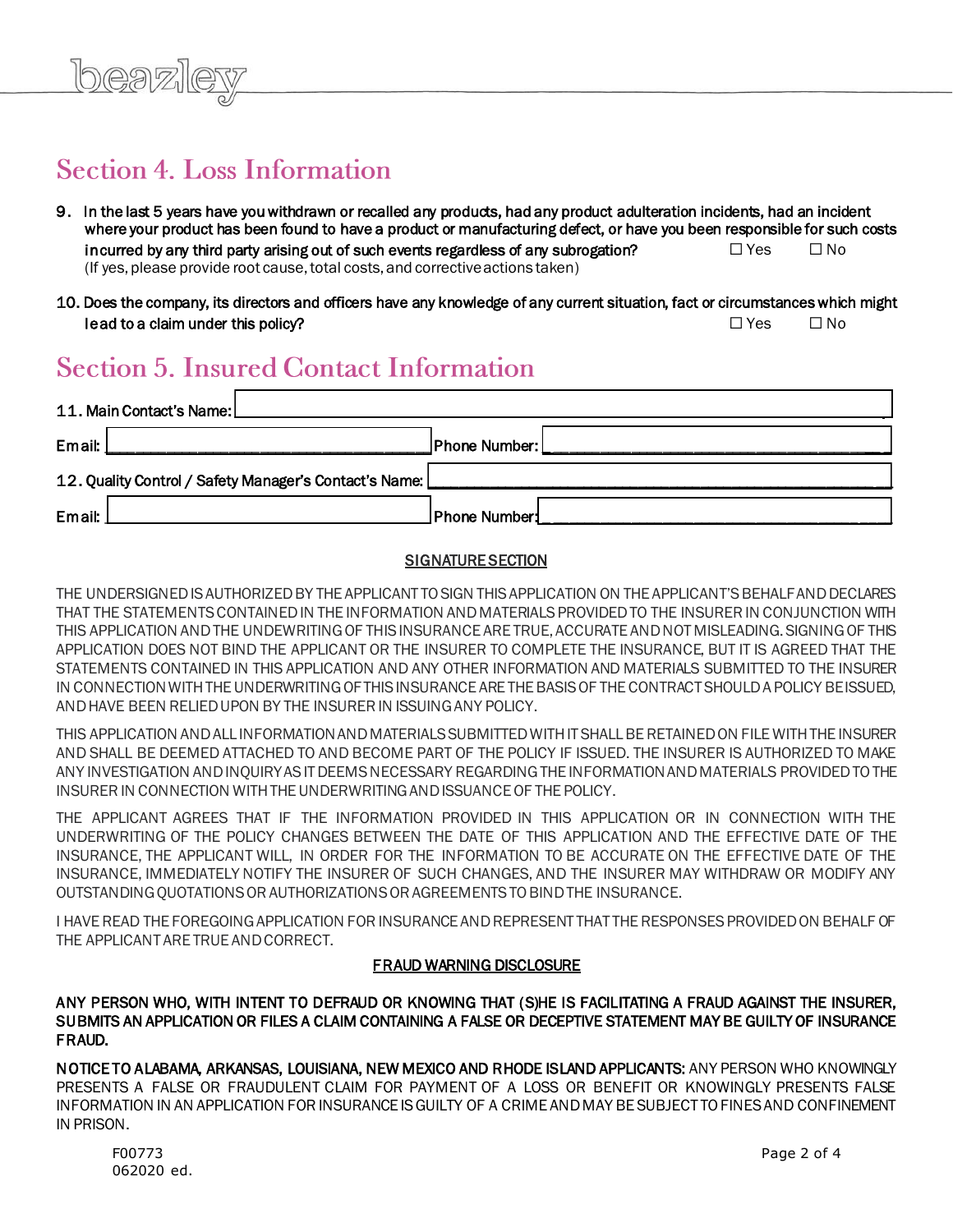

NOTICE TO COLORADO APPLICANTS: IT IS UNLAWFUL TO KNOWINGLY PROVIDE FALSE, INCOMPLETE, OR MISLEADING FACTS OR INFORMATION TO AN INSURANCE COMPANY FOR THE PURPOSE OF DEFRAUDING OR ATTEMPTING TO DEFRAUD THE COMPANY. PENALTIES MAY INCLUDE IMPRISONMENT, FINES, DENIAL OF INSURANCE, AND CIVIL DAMAGES. ANY INSURANCE COMPANY OR AGENT OF AN INSURANCE COMPANY WHO KNOWINGLY PROVIDES FALSE, INCOMPLETE, OR MISLEADING FACTS OR INFORMATION TO A POLICYHOLDER OR CLAIMANT FOR THE PURPOSE OF DEFRAUDING OR ATTEMPTING TO DEFRAUD THE POLICYHOLDER OR CLAIMANT WITH REGARD TO A SETTLEMENT OR AWARD PAYABLE FROM INSURANCE PROCEEDS SHALL BE REPORTED TO THE COLORADO DIVISION OF INSURANCE WITHIN THE DEPARTMENT OF REGULATORY AGENCIES.

NOTICE TO DISTRICT OF COLUMBIA APPLICANTS: WARNING: IT IS A CRIME TO PROVIDE FALSE OR MISLEADING INFORMATION TO AN INSURER FOR THE PURPOSE OF DEFRAUDING THE INSURER OR ANY OTHER PERSON. PENALTIES INCLUDE IMPRISONMENT AND/OR FINES. IN ADDITION, AN INSURER MAY DENY INSURANCE BENEFITS IF FALSE INFORMATION MATERIALLY RELATED TO A CLAIM WAS PROVIDED BY THE APPLICANT.

NOTICE TO FLORIDA APPLICANTS: ANY PERSON WHO KNOWINGLY AND WITH INTENT TO INJURE, DEFRAUD, OR DECEIVE ANY INSURER FILES A STATEMENT OF CLAIM OR AN APPLICATION CONTAINING ANY FALSE, INCOMPLETE OR MISLEADING INFORMATION IS GUILTY OF A FELONY OF THE THIRD DEGREE.

NOTICE TO KANSAS APPLICANTS: ANY PERSON WHO, KNOWINGLY AND WITH INTENT TO DEFRAUD, PRESENTS, CAUSES TO BE PRESENTED OR PREPARES WITH KNOWLEDGE OR BELIEF THAT IT WILL BE PRESENTED TO OR BY AN INSURER, PURPORTED INSURER, BROKER OR AGENT THEREOF, ANY WRITTEN STATEMENT AS PART OF, OR IN SUPPORT OF, AN APPLICATION FOR THE ISSUANCE OF, OR THE RATING OF AN INSURANCE POLICY FOR PERSONAL OR COMMERCIAL INSURANCE, OR A CLAIM FOR PAYMENT OR OTHER BENEFIT PURSUANT TO AN INSURANCE POLICY FOR COMMERCIAL OR PERSONAL INSURANCE WHICH SUCH PERSON KNOWS TO CONTAIN MATERIALLY FALSE INFORMATION CONCERNING ANY FACT MATERIAL THERETO; OR CONCEALS, FOR THE PURPOSE OF MISLEADING, INFORMATION CONCERNING ANY FACT MATERIAL THERETO COMMITS A FRAUDULENT INSURANCE ACT.

NOTICE TO MAINE, TENNESSEE, VIRGINIA AND WASHINGTON APPLICANTS: IT IS A CRIME TO KNOWINGLY PROVIDE FALSE, INCOMPLETE OR MISLEADING INFORMATION TO AN INSURANCE COMPANY FOR THE PURPOSE OF DEFRAUDING THE COMPANY. PENALTIES MAY INCLUDE IMPRISONMENT, FINES OR A DENIAL OF INSURANCE BENEFITS.

NOTICE TO MARYLAND APPLICANTS: ANY PERSON WHO KNOWINGLY OR WILLFULLY PRESENTS A FALSE OR FRAUDULENT CLAIM FOR PAYMENT OF A LOSS OR BENEFIT OR KNOWINGLY OR WILLFULLY PRESENTS FALSE INFORMATION IN AN APPLICATION FOR INSURANCE IS GUILTY OF A CRIME AND MAY BE SUBJECT TO FINES AND CONFINEMENT IN PRISON.

NOTICE TO OKLAHOMA APPLICANTS: WARNING: ANY PERSON WHO KNOWINGLY, AND WITH INTENT TO INJURE, DEFRAUD OR DECEIVE ANY INSURER, MAKES ANY CLAIM FOR THE PROCEEDS OF AN INSURANCE POLICY CONTAINING ANY FALSE, INCOMPLETE OR MISLEADING INFORMATION IS GUILTY OF A FELONY.

NOTICE TO KENTUCKY, NEW JERSEY, NEW YORK, OHIO AND PENNSYLVANIA APPLICANTS: ANY PERSON WHO KNOWINGLY AND WITH INTENT TO DEFRAUD ANY INSURANCE COMPANY OR OTHER PERSON FILES AN APPLICATION FOR INSURANCE OR STATEMENT OF CLAIM CONTAINING ANY MATERIALLY FALSE INFORMATION OR CONCEALS FOR THE PURPOSE OF MISLEADING, INFORMATION CONCERNING ANY FACT MATERIAL THERETO COMMITS A FRAUDULENT INSURANCE ACT, WHICH IS A CRIME, AND SUBJECTS SUCH PERSON TO CRIMINAL AND CIVIL PENALTIES. (IN NEW YORK, THE CIVIL PENALTY IS NOT TO EXCEED FIVE THOUSAND DOLLARS (\$5,000) AND THE STATED VALUE OF THE CLAIM FOR EACH SUCH VIOLATION

| Signed*:                          | Date:  |
|-----------------------------------|--------|
| Print Name:<br>$(0, \ldots, n-1)$ | Title: |

(Owner, Partner, Authorized Officer)

If this **Application** is completed in Iowa, please provide the Insurance Agent's name only.

Agent's Printed Name: